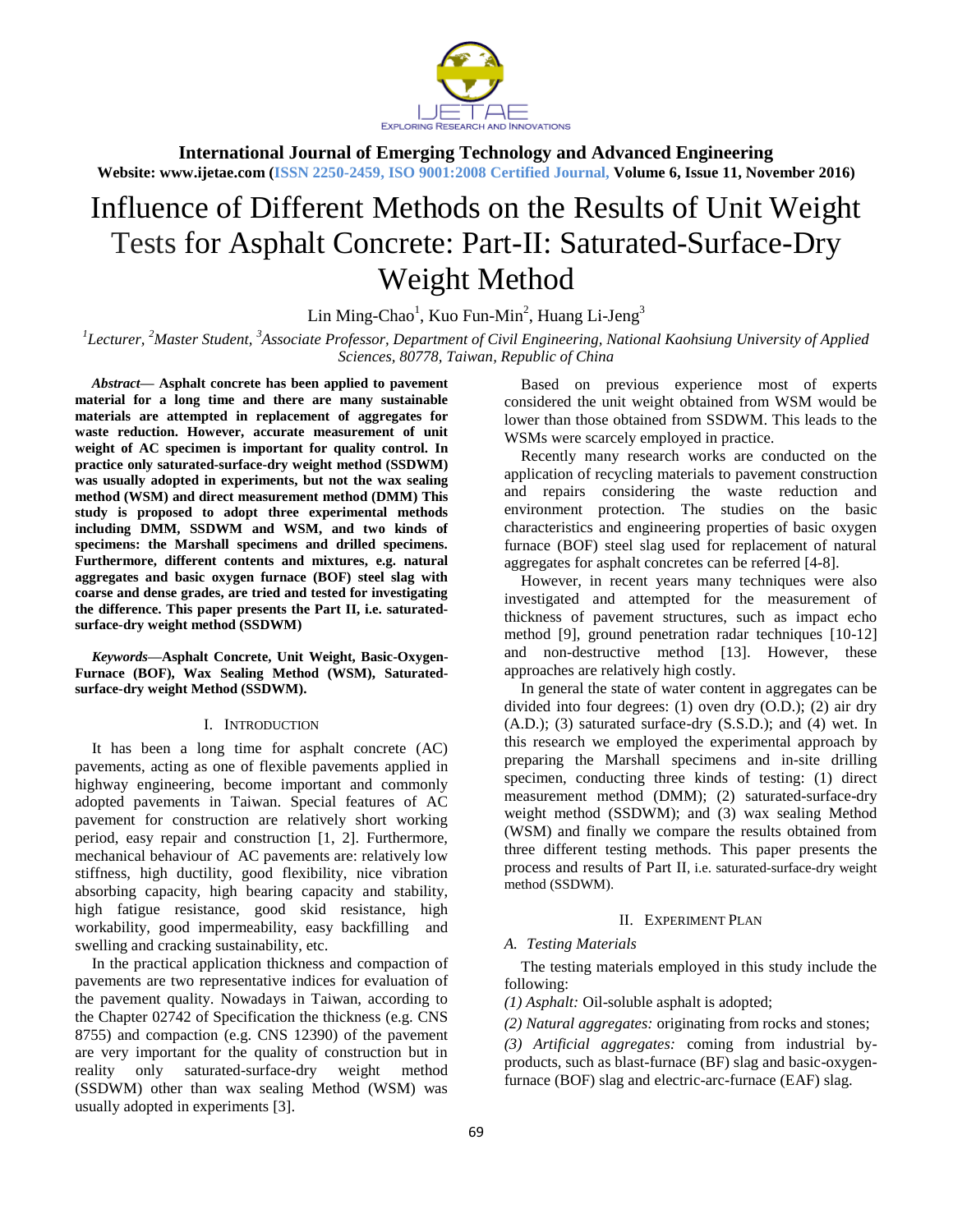

#### **Website: www.ijetae.com (ISSN 2250-2459, ISO 9001:2008 Certified Journal, Volume 6, Issue 11, November 2016)**

In the research we adopted BOF slags as the ingredients of aggregates of AC samples, the mixture is 1:1 (BOF) using 6% and 3% stones simultaneously. The physical properties of the aggregates are shown in Table I.

The physical properties of asphalt used in preparing experimental samples such as specific gravity and viscosities measured at different temperatures are shown in Table II.

**TABLE I PHYSICAL PROPERTIES OF BOF SLAGS AGGREGATES**

| <b>Item</b>    | <b>Property</b>            | Data                  |
|----------------|----------------------------|-----------------------|
|                |                            |                       |
| 1              | Specific Gravity           | 3.32                  |
| $\overline{c}$ | Abrasion and Impact of Los | 10.3 %                |
|                | Angles Machine             |                       |
| 3              | Sand Equivalent            | 92.5 %                |
| $\overline{4}$ | Liquid Limit (LL)          | <b>NP</b>             |
| 5              | Plastic Index (PI)         | NP                    |
| 6              | <b>Swelling Percentage</b> | 2.5 %                 |
| 7              | Unit Weight of Dry Soil    | 2.58                  |
| 8              | pH Value                   | 12.5                  |
| 9              | Moisture Content           | $3.5\%$               |
| 10             | <b>Fragile Percentage</b>  | 100 %                 |
| 11             | <b>Flatness Percentage</b> | 3.2 %                 |
| 12             | <b>Sulphate Content</b>    | $5.6\% \approx 8.5\%$ |

**TABLE III PHYSICAL PROPERTIES OF ASPHALT**

| Item | <b>Property</b>                               | Data            |
|------|-----------------------------------------------|-----------------|
|      | Specific Gravity                              | $1.036 - 1.039$ |
|      | Viscosity: $60^{\circ}$ C<br>Viscosity:135 °C | 1970 $(P)$      |

## *B. Testing Variables*

- (1) Submerged time: Based on the specification of CNS8759 in the SSDWM of the research the measurement of the bulk specific gravity and density the difference of temperature of specimen and water is an important controlled parameter.
- (2) Grade of mixtures: we considered coarse and dense grades of natural aggregates and basic oxygen furnace (BOF) steel slag.
- (3) Types of specimen: Marshall specimen and drilled specimen.
- (4) Number of compaction blows: considering three levels of equivalent single axle load (ESAL): heavy, medium and light, the corresponding number of compaction blows is 75, 50 and 35, respectively.

## *C. Specimen Preparation*

Totally 6 mixture combinations for Marshall specimen were considered as follows:

- (1) Natural material with 1/2 " dense grades;
- (2) Natural material with 3/4 " dense grades;
- (3) Natural material with 3/4 " coarse grades;
- (4) BOF slag with 1/2 " dense grades;
- (5) BOF slag with 3/4 " dense grades;
- (6) BOF slag with 3/4 " coarse grades;

On the other hands totally 3 mixture combinations for drilled specimen were considered as follows:

- (1) Natural material with 1/2 " dense grades;
- (2) Natural material with 3/4 " dense grades;
- (3) BOF slag with 1/2 " dense grades;

The grade distributions for each combination can be found in [15].

## *D. Mixture Preparation*

The procedures for preparing the mixture materials can be referred to [15] and during the process of mixture temperature should be kept and the asphalt mixture should be quickly dumped into steel boxes as shown in Fig. 1 of [17].

#### *E. Marshall Testing Specimen Preparation*

The specimen preparation for Marshall Testing are based on CNS 12395 specification and the detailed procedures can be followed as depicted in [16].

## *F. Experimental Method*

The bulk specific gravity of SSDWM can be written as

$$
SG = \frac{W_1}{W_2 - W_3} \tag{1}
$$

where  $W_1, W_2, W_3$  are defined as

 $W_1$  = *weight of specimen in air*,

$$
W_2 = weight of saturated surface - dry specimen
$$
  
in air,

## $W_3$  = weight of specimen in water within  $25 \pm 1^\circ C$

The detailed procedures had been summarized in [15]. It should be noticed that in the experiments using SSDWM we should consider the following three specimens:

- (1) Specimen containing water;
- (2) Specimen containing water and solvent;
- (3) Specimen containing no water (absolutely dried).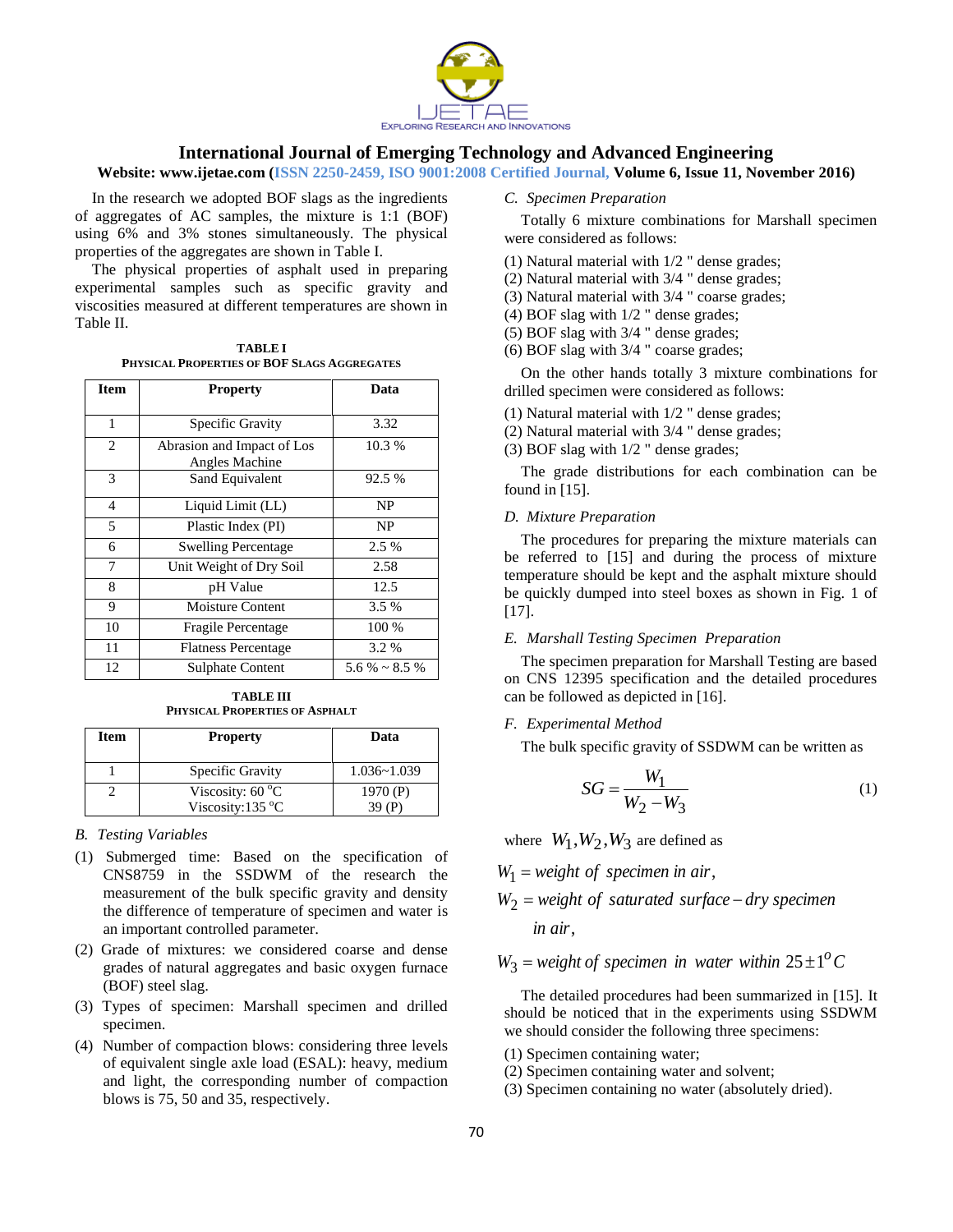

**Website: www.ijetae.com (ISSN 2250-2459, ISO 9001:2008 Certified Journal, Volume 6, Issue 11, November 2016)**

## III. EXPERIMENTAL RESULTS

## *A. Natural material with 1/2" dense grades of Marshall Specimen*

Table III and IV show the results of measured thicknesses and unit weights, at different time, for natural material with 1/2" dense grades of Marshall specimen using SSDWM. CNS 8759 specification is satisfied for these specimens [14]. Results depict that there is little difference for various time of submerged in water. Averaged unit weights of 5 specimens under three level of compaction are 2352, 2324 and 2293 kg/m<sup>3</sup> for 75, 50 and 35 blowss, respectively after 24 hours..

It can be observed from Figure 1 that unit weight obtained for all the three levels of compaction blows depict approximately the same time variation, i.e. they are almost constant with time. However, the higher level of compaction blows the higher unit weight obtained as expected.

**TABLE III MEASURED THICKNESS OF NATURAL MATERIAL WITH 1/2 " DENSE GRADES OF THE MARSHALL SPECIMENS USING SSDWM**

|              | Measured       | Thickness at different time (cm) |        |        |                      |        |        |  |  |
|--------------|----------------|----------------------------------|--------|--------|----------------------|--------|--------|--|--|
|              | Time           | 3 min                            | 5 min  |        | 10 min 15 min 30 min |        | 24 hr  |  |  |
| <b>Types</b> |                |                                  |        |        |                      |        |        |  |  |
| Of Specimen  |                |                                  |        |        |                      |        |        |  |  |
|              | 1              | 6.230                            | 6.226  | 6.221  | 6.216                | 6.217  | 6.227  |  |  |
|              | $\overline{2}$ | 6.246                            | 6.248  | 6.243  | 6.248                | 6.238  | 6.242  |  |  |
| 75 Blows     | 3              | 6.286                            | 6.282  | 6.280  | 6.277                | 6.280  | 6.271  |  |  |
|              | 4              | 6.279                            | 6.280  | 6.279  | 6.274                | 6.271  | 6.267  |  |  |
|              | 5              | 6.253                            | 6.250  | 6.253  | 6.245                | 6.245  | 6.245  |  |  |
|              | Averaged       | 6.2588                           | 6.2572 | 6.2552 | 6.252                | 6.2502 | 6.2504 |  |  |
|              | 1              | 6.316                            | 6.315  | 6.311  | 6.318                | 6.305  | 6.305  |  |  |
|              | $\overline{2}$ | 6.309                            | 6.313  | 6.308  | 6.306                | 6.304  | 6.302  |  |  |
|              | 3              | 6.272                            | 6.270  | 6.259  | 6.256                | 6.248  | 6.258  |  |  |
| 50 Blows     | 4              | 6.296                            | 6.296  | 6.295  | 6.296                | 6.291  | 6.287  |  |  |
|              | 5              | 6.293                            | 6.294  | 6.289  | 6.287                | 6.287  | 6.283  |  |  |
|              | Averaged       | 6.2972                           | 6.2976 | 6.2924 | 6.2926               | 6.287  | 6.287  |  |  |
|              | $\mathbf{1}$   | 6.272                            | 6.272  | 6.271  | 6.267                | 6.264  | 6.264  |  |  |
|              | 2              | 6.288                            | 6.285  | 6.283  | 6.288                | 6.289  | 6.288  |  |  |
| 35 Blows     | 3              | 6.251                            | 6.254  | 6.255  | 6.253                | 6.248  | 6.255  |  |  |
|              | 4              | 6.212                            | 6.221  | 6.221  | 6.216                | 6.211  | 6.214  |  |  |
|              | 5              | 6.229                            | 6.226  | 6.225  | 6.221                | 6.220  | 6.220  |  |  |
|              | Averaged       | 6.2504                           | 6.2516 | 6.251  | 6.249                | 6.2464 | 6.2482 |  |  |

**TABLE IV MEASURED UNIT WEIGHT OF NATURAL MATERIAL WITH 1/2 " DENSE GRADES OF THE MARSHALL SPECIMENS USING SSDWM**

| Measured     |                | Unit weight at different time ( $kg/m3$ ) |                      |        |                      |        |        |  |  |
|--------------|----------------|-------------------------------------------|----------------------|--------|----------------------|--------|--------|--|--|
|              | Time           | 3 min                                     | 5 min                |        | 10 min 15 min 30 min |        | 24 hr  |  |  |
| <b>Types</b> |                |                                           |                      |        |                      |        |        |  |  |
| Of Specimen  |                |                                           |                      |        |                      |        |        |  |  |
|              | 1              | 2358                                      | 2360                 | 2362   | 2364                 | 2363   | 2359   |  |  |
|              | $\overline{2}$ | 2351                                      | 2350                 | 2352   | 2350                 | 2354   | 2352   |  |  |
|              | 3              | 2342                                      | 2344                 | 2345   | 2345                 | 2345   | 2348   |  |  |
| 75 Blows     | 4              | 2342                                      | 2341                 | 2342   | 2344                 | 2345   | 2346   |  |  |
|              | 5              | 2354                                      | 2355                 | 2354   | 2357                 | 2357   | 2357   |  |  |
|              | Averaged       | 2349.4                                    | 2350                 | 2351   | 2352                 | 2352.8 | 2352.4 |  |  |
|              | 1              | 2315                                      | 2316                 | 2317   | 2315                 | 2319   | 2319   |  |  |
|              | $\overline{2}$ | 2317                                      | 2316                 | 2318   | 2318                 | 2319   | 2320   |  |  |
|              | 3              | 2331                                      | 2332                 | 2336   | 2337                 | 2341   | 2337   |  |  |
| 50 Blows     | 4              | 2317                                      | 2317                 | 2318   | 2317                 | 2319   | 2320   |  |  |
|              | 5              | 2318                                      | 2318                 | 2320   | 2321                 | 2321   | 2322   |  |  |
|              | Averaged       | 2319.6                                    | 2319.8               | 2321.8 | 2321.6               | 2323.8 | 2323.6 |  |  |
|              | 1              | 2285                                      | 2285                 | 2286   | 2287                 | 2288   | 2288   |  |  |
|              | $\overline{2}$ | 2282                                      | 2283                 | 2284   | 2282                 | 2282   | 2282   |  |  |
| 35 Blows     | 3              | 2289                                      | 2288                 | 2288   | 2288                 | 2290   | 2288   |  |  |
|              | 4              | 2302                                      | 2299                 | 2299   | 2300                 | 2302   | 2301   |  |  |
|              | 5              | 2300                                      | 2301                 | 2302   | 2303                 | 2304   | 2304   |  |  |
|              | Averaged       |                                           | 2291.6 2291.2 2291.8 |        | 2292                 | 2293.2 | 2292.6 |  |  |



**Figure 1 Effect of submerged time on the averaged unit weight measurements for natural material with 1/2 " dense grades of the Marshall specimens using SSDWM under different compaction blows**

## *B. Natural material with 3/4" dense grades of Marshall Specimen*

Table V and VI depict the results of measured thicknesses and unit weights, at different time, for natural material with 3/4" dense grades of Marshall specimen using SSDWM.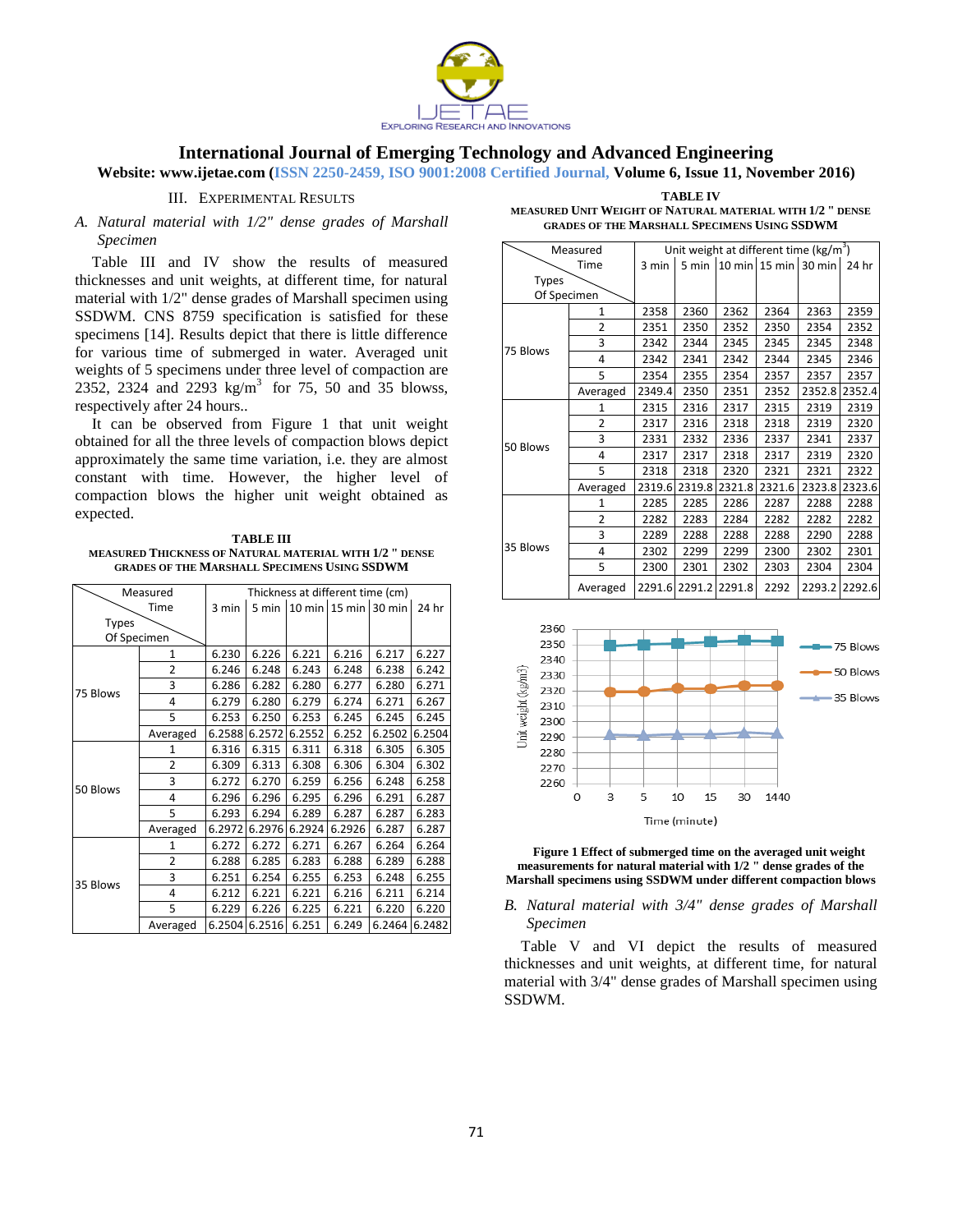

**Website: www.ijetae.com (ISSN 2250-2459, ISO 9001:2008 Certified Journal, Volume 6, Issue 11, November 2016)**

Figure 2 shows unit weight obtained for three levels of impact are almost constant with time. However, the higher level of impact the higher unit weight obtained as expected.

| Table V                                                        |
|----------------------------------------------------------------|
| Measured Thickness Of Natural Material With 3/4 " Dense Grades |
| <b>Of The Marshall Specimens Using SSDWM</b>                   |

|              | Measured       | Thickness at different time (cm) |        |        |                      |        |        |  |  |
|--------------|----------------|----------------------------------|--------|--------|----------------------|--------|--------|--|--|
|              | Time           | 3 min                            | 5 min  |        | 10 min 15 min 30 min |        | 24 hr  |  |  |
| <b>Types</b> |                |                                  |        |        |                      |        |        |  |  |
| Of Specimen  |                |                                  |        |        |                      |        |        |  |  |
|              | 1              | 6.317                            | 6.312  | 6.308  | 6.318                | 6.305  | 6.310  |  |  |
|              | $\overline{2}$ | 6.315                            | 6.308  | 6.314  | 6.316                | 6.305  | 6.321  |  |  |
|              | 3              | 6.271                            | 6.272  | 6.273  | 6.263                | 6.268  | 6.267  |  |  |
| 75 Blows     | 4              | 6.305                            | 6.304  | 6.300  | 6.299                | 6.297  | 6.303  |  |  |
|              | 5              | 6.291                            | 6.291  | 6.287  | 6.285                | 6.284  | 6.291  |  |  |
|              | Averaged       | 6.2998                           | 6.2974 | 6.2964 | 6.2962               | 6.2918 | 6.2984 |  |  |
|              | $\mathbf{1}$   | 6.256                            | 6.251  | 6.251  | 6.251                | 6.242  | 6.245  |  |  |
|              | 2              | 6.306                            | 6.297  | 6.304  | 6.309                | 6.292  | 6.295  |  |  |
|              | 3              | 6.279                            | 6.281  | 6.281  | 6.280                | 6.284  | 6.296  |  |  |
| 50 Blows     | 4              | 6.306                            | 6.304  | 6.309  | 6.299                | 6.299  | 6.299  |  |  |
|              | 5              | 6.285                            | 6.281  | 6.285  | 6.282                | 6.276  | 6.277  |  |  |
|              | Averaged       | 6.2864                           | 6.2828 | 6.286  | 6.2842               | 6.2786 | 6.2824 |  |  |
|              | 1              | 6.215                            | 6.213  | 6.218  | 6.217                | 6.206  | 6.212  |  |  |
|              | 2              | 6.211                            | 6.216  | 6.214  | 6.219                | 6.205  | 6.211  |  |  |
| 35 Blows     | 3              | 6.211                            | 6.219  | 6.215  | 6.214                | 6.214  | 6.214  |  |  |
|              | 4              | 6.183                            | 6.185  | 6.185  | 6.179                | 6.177  | 6.180  |  |  |
|              | 5              | 6.182                            | 6.177  | 6.183  | 6.174                | 6.171  | 6.168  |  |  |
|              | Averaged       | 6.2004                           | 6.202  | 6.203  | 6.2006               | 6.1946 | 6.197  |  |  |

**Table VI Measured Unit Weight Of Natural Material With 3/4 " Dense Grades Of The Marshall Specimens Using SSDWM**

| Measured    |                | Unit weight at different time ( $kg/m3$ ) |        |        |                                  |        |        |  |  |
|-------------|----------------|-------------------------------------------|--------|--------|----------------------------------|--------|--------|--|--|
|             | Time           | 3 min                                     |        |        | 5 min   10 min   15 min   30 min |        | 24 hr  |  |  |
| Types       |                |                                           |        |        |                                  |        |        |  |  |
| Of Specimen |                |                                           |        |        |                                  |        |        |  |  |
|             | 1              | 2379                                      | 2381   | 2382   | 2379                             | 2384   | 2382   |  |  |
|             | $\overline{2}$ | 2368                                      | 2371   | 2369   | 2368                             | 2372   | 2366   |  |  |
| 75 Blows    | 3              | 2386                                      | 2385   | 2385   | 2389                             | 2387   | 2387   |  |  |
|             | 4              | 2373                                      | 2373   | 2375   | 2375                             | 2376   | 2374   |  |  |
|             | 5              | 2381                                      | 2381   | 2383   | 2383                             | 2384   | 2381   |  |  |
|             | Averaged       | 2377.4                                    | 2378.2 | 2378.8 | 2378.8                           | 2380.6 | 2378   |  |  |
|             | 1              | 2372                                      | 2374   | 2374   | 2374                             | 2377   | 2376   |  |  |
|             | $\overline{2}$ | 2361                                      | 2365   | 2362   | 2360                             | 2367   | 2366   |  |  |
|             | 3              | 2361                                      | 2360   | 2360   | 2360                             | 2359   | 2354   |  |  |
| 50 Blows    | $\overline{4}$ | 2358                                      | 2359   | 2357   | 2361                             | 2361   | 2361   |  |  |
|             | 5              | 2366                                      | 2368   | 2366   | 2367                             | 2370   | 2369   |  |  |
|             | Averaged       | 2363.6                                    | 2365.2 | 2363.8 | 2364.4                           | 2366.8 | 2365.2 |  |  |
|             | 1              | 2332                                      | 2326   | 2331   | 2331                             | 2336   | 2333   |  |  |
|             | $\overline{2}$ | 2324                                      | 2322   | 2323   | 2321                             | 2326   | 2324   |  |  |
| 35 Blows    | 3              | 2326                                      | 2323   | 2325   | 2325                             | 2325   | 2325   |  |  |
|             | 4              | 2342                                      | 2341   | 2341   | 2344                             | 2345   | 2343   |  |  |
|             | 5              | 2334                                      | 2336   | 2334   | 2337                             | 2339   | 2340   |  |  |
|             | Averaged       | 2331.6                                    | 2329.6 | 2330.8 | 2331.6                           | 2334.2 | 2333   |  |  |



**Figure 2 Effect of submerged time on the averaged unit weight measurements for natural material with 3/4 " dense grades of the Marshall specimens using SSDWM under different compaction blows**

## *C. Natural material with 3/4" coarse grades of Marshall Specimen*

Table VII and VIII present the results of measured thicknesses and unit weight, at different time, for natural material with 3/4" coarse grades of Marshall Specimen. Figure 3 depicts the averaged results.

**Table VII Measured Thickness Of Natural Material With 3/4 " Coarse Grades Of The Marshall Specimens Using SSDWM**

| Measured     |                | Thickness at different time (cm) |        |        |                      |        |        |  |  |
|--------------|----------------|----------------------------------|--------|--------|----------------------|--------|--------|--|--|
|              | Time           | 3 min                            | 5 min  |        | 10 min 15 min 30 min |        | 24 hr  |  |  |
| <b>Types</b> |                |                                  |        |        |                      |        |        |  |  |
| Of Specimen  |                |                                  |        |        |                      |        |        |  |  |
|              | $\mathbf{1}$   | 6.257                            | 6.250  | 6.253  | 6.255                | 6.242  | 6.247  |  |  |
|              | $\overline{2}$ | 6.231                            | 6.226  | 6.221  | 6.224                | 6.215  | 6.221  |  |  |
|              | 3              | 6.226                            | 6.225  | 6.221  | 6.211                | 6.214  | 6.214  |  |  |
| 75 Blows     | 4              | 6.201                            | 6.204  | 6.200  | 6.198                | 6.194  | 6.198  |  |  |
|              | 5              | 6.195                            | 6.192  | 6.190  | 6.185                | 6.182  | 6.190  |  |  |
|              | Averaged       | 6.222                            | 6.2194 | 6.217  | 6.2146               | 6.2094 | 6.214  |  |  |
|              | 1              | 6.266                            | 6.258  | 6.267  | 6.268                | 6.251  | 6.257  |  |  |
|              | 2              | 6.246                            | 6.246  | 6.251  | 6.257                | 6.252  | 6.243  |  |  |
|              | 3              | 6.275                            | 6.289  | 6.285  | 6.278                | 6.273  | 6.278  |  |  |
| 50 Blows     | 4              | 6.217                            | 6.222  | 6.215  | 6.221                | 6.214  | 6.222  |  |  |
|              | 5              | 6.234                            | 6.237  | 6.237  | 6.237                | 6.237  | 6.238  |  |  |
|              | Averaged       | 6.2476                           | 6.2504 | 6.251  | 6.2522               | 6.2454 | 6.2476 |  |  |
|              | 1              | 6.224                            | 6.227  | 6.229  | 6.228                | 6.223  | 6.224  |  |  |
|              | $\overline{2}$ | 6.169                            | 6.172  | 6.175  | 6.175                | 6.167  | 6.169  |  |  |
|              | 3              | 6.206                            | 6.204  | 6.214  | 6.206                | 6.206  | 6.209  |  |  |
| 35 Blows     | 4              | 6.217                            | 6.226  | 6.226  | 6.226                | 6.215  | 6.222  |  |  |
|              | 5              | 6.258                            | 6.262  | 6.264  | 6.258                | 6.256  | 6.248  |  |  |
|              | Averaged       | 6.2148                           | 6.2182 | 6.2216 | 6.2186               | 6.2134 | 6.2144 |  |  |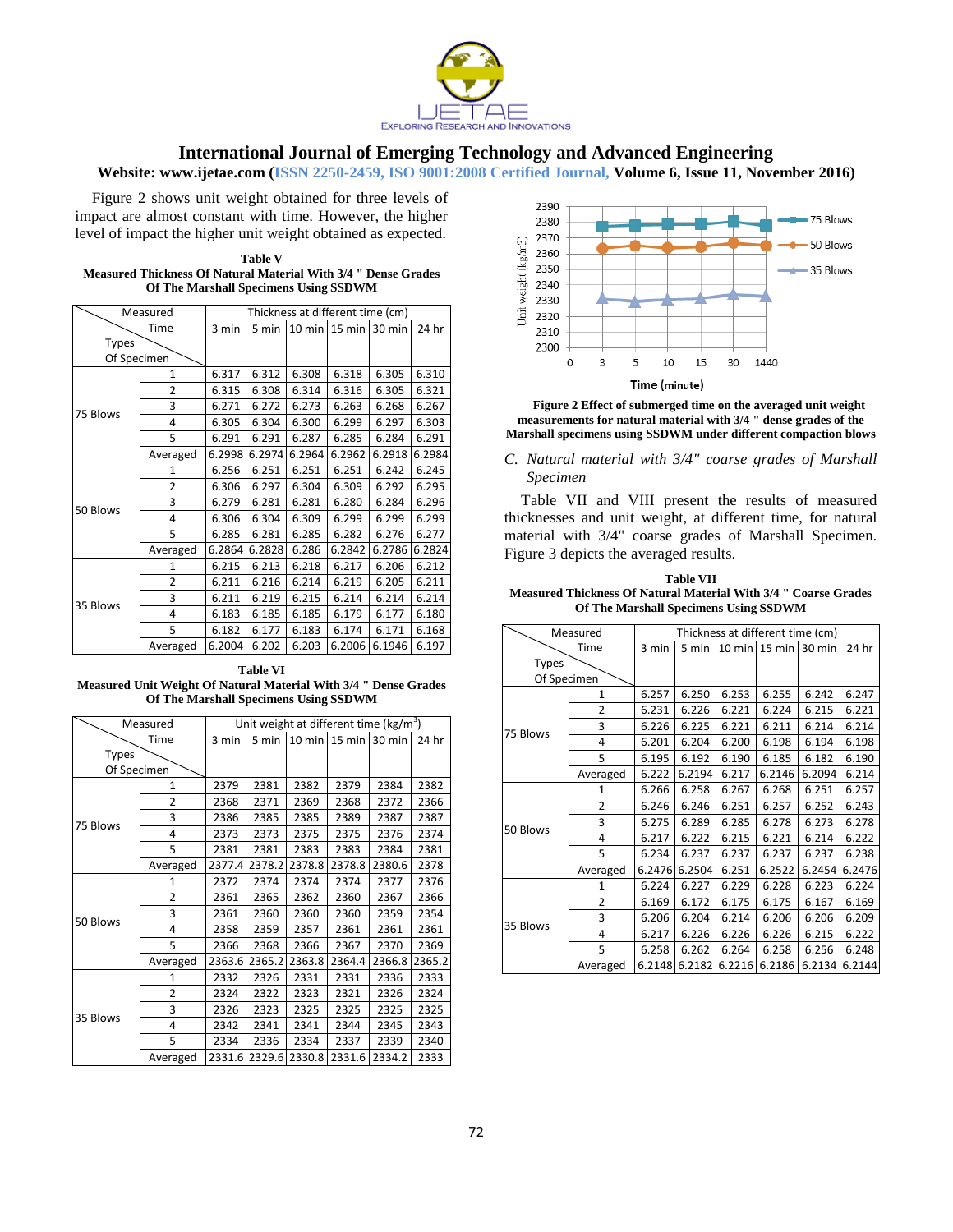

**Website: www.ijetae.com (ISSN 2250-2459, ISO 9001:2008 Certified Journal, Volume 6, Issue 11, November 2016)**

**Table VIII Measured Unit Weight Of Natural Material With 3/4 " Coarse Grades Of The Marshall Specimens Using SSDWM**

| <b>Table IX</b>                                              |
|--------------------------------------------------------------|
| Measured Thickness Of BOF Slag With 1/2" Dense Grades Of The |
| <b>Marshall Specimens Using SSDWM</b>                        |

| Measured     |                | Unit weight at different time (kg/m <sup>3</sup> ) |        |      |                            |        |        |  |  |
|--------------|----------------|----------------------------------------------------|--------|------|----------------------------|--------|--------|--|--|
|              | Time           | 3 min                                              |        |      | 5 min 10 min 15 min 30 min |        | 24 hr  |  |  |
| <b>Types</b> |                |                                                    |        |      |                            |        |        |  |  |
| Of Specimen  |                |                                                    |        |      |                            |        |        |  |  |
|              | 1              | 2340                                               | 2342   | 2341 | 2341                       | 2345   | 2343   |  |  |
|              | $\overline{2}$ | 2350                                               | 2352   | 2353 | 2352                       | 2356   | 2353   |  |  |
| 75 Blows     | 3              | 2345                                               | 2346   | 2347 | 2351                       | 2350   | 2350   |  |  |
|              | 4              | 2359                                               | 2358   | 2360 | 2360                       | 2362   | 2360   |  |  |
|              | 5              | 2358                                               | 2359   | 2359 | 2361                       | 2362   | 2359   |  |  |
|              | Averaged       | 2350.4                                             | 2351.4 | 2352 | 2353                       | 2355   | 2353   |  |  |
|              | 1              | 2324                                               | 2327   | 2324 | 2323                       | 2330   | 2328   |  |  |
|              | $\overline{2}$ | 2332                                               | 2332   | 2330 | 2328                       | 2330   | 2333   |  |  |
|              | 3              | 2319                                               | 2314   | 2315 | 2318                       | 2320   | 2318   |  |  |
| 50 Blows     | 4              | 2338                                               | 2337   | 2339 | 2337                       | 2340   | 2337   |  |  |
|              | 5              | 2333                                               | 2332   | 2332 | 2332                       | 2332   | 2331   |  |  |
|              | Averaged       | 2329.2                                             | 2328.4 | 2328 | 2327.6                     | 2330.4 | 2329.4 |  |  |
|              | 1              | 2296                                               | 2295   | 2294 | 2295                       | 2297   | 2296   |  |  |
|              | 2              | 2306                                               | 2305   | 2304 | 2304                       | 2307   | 2306   |  |  |
| 35 Blows     | 3              | 2292                                               | 2293   | 2290 | 2292                       | 2292   | 2292   |  |  |
|              | 4              | 2295                                               | 2292   | 2292 | 2292                       | 2296   | 2293   |  |  |
|              | 5              | 2282                                               | 2281   | 2280 | 2282                       | 2283   | 2286   |  |  |
|              | Averaged       | 2294.2                                             | 2293.2 | 2292 | 2293                       | 2295   | 2294.6 |  |  |





*D. BOF slag with 1/2" dense grades of Marshall Specimen*

Table IX and X reveals the results of measured thicknesses and unit weights, at different duration, for BOF slags with 1/2" dense grades of the Marshall specimens. Furthermore, averaged unit weight measurements at different time are shown in Figure 4.

| Measured     |                | Thickness at different time (cm) |         |        |                         |        |        |  |  |
|--------------|----------------|----------------------------------|---------|--------|-------------------------|--------|--------|--|--|
|              | Time           | 3 min                            | $5$ min |        | $10 \text{ min}$ 15 min | 30 min | 24 hr  |  |  |
| <b>Types</b> |                |                                  |         |        |                         |        |        |  |  |
| Of Specimen  |                |                                  |         |        |                         |        |        |  |  |
|              | $\mathbf{1}$   | 6.172                            | 6.165   | 6.167  | 6.163                   | 6.160  | 6.160  |  |  |
|              | 2              | 6.159                            | 6.149   | 6.153  | 6.152                   | 6.149  | 6.146  |  |  |
| 75 Blows     | 3              | 6.167                            | 6.169   | 6.167  | 6.165                   | 6.164  | 6.160  |  |  |
|              | 4              | 6.158                            | 6.148   | 6.154  | 6.148                   | 6.146  | 6.148  |  |  |
|              | 5              | 6.215                            | 6.206   | 6.207  | 6.207                   | 6.209  | 6.209  |  |  |
|              | Averaged       | 6.1742                           | 6.1674  | 6.1696 | 6.167                   | 6.1656 | 6.1646 |  |  |
|              | 1              | 6.288                            | 6.282   | 6.287  | 6.284                   | 6.276  | 6.270  |  |  |
|              | 2              | 6.209                            | 6.208   | 6.205  | 6.204                   | 6.203  | 6.199  |  |  |
|              | 3              | 6.261                            | 6.262   | 6.254  | 6.256                   | 6.257  | 6.251  |  |  |
| 50 Blows     | 4              | 6.241                            | 6.238   | 6.241  | 6.232                   | 6.232  | 6.232  |  |  |
|              | 5              | 6.219                            | 6.223   | 6.221  | 6.218                   | 6.212  | 6.209  |  |  |
|              | Averaged       | 6.2436                           | 6.2426  | 6.2416 | 6.2388                  | 6.236  | 6.2322 |  |  |
|              | 1              | 6.205                            | 6.196   | 6.200  | 6.200                   | 6.191  | 6.188  |  |  |
|              | $\overline{2}$ | 6.154                            | 6.153   | 6.148  | 6.147                   | 6.143  | 6.141  |  |  |
|              | 3              | 6.193                            | 6.190   | 6.167  | 6.187                   | 6.187  | 6.183  |  |  |
| 35 Blows     | 4              | 6.177                            | 6.177   | 6.180  | 6.169                   | 6.170  | 6.170  |  |  |
|              | 5              | 6.184                            | 6.186   | 6.185  | 6.176                   | 6.180  | 6.176  |  |  |
|              | Averaged       | 6.1826                           | 6.1804  | 6.176  | 6.1758                  | 6.1742 | 6.1716 |  |  |

**Table X Measured Unit Weight Of BOF Slag With 1/2" Dense Grades Of The Marshall Specimens Using SSDWM**

| Measured     |                | Unit weight at different time ( $kg/m3$ ) |        |        |                      |        |        |  |  |
|--------------|----------------|-------------------------------------------|--------|--------|----------------------|--------|--------|--|--|
|              | Time           | 3 min                                     | 5 min  |        | 10 min 15 min 30 min |        | 24 hr  |  |  |
| <b>Types</b> |                |                                           |        |        |                      |        |        |  |  |
| Of Specimen  |                |                                           |        |        |                      |        |        |  |  |
|              | $\mathbf{1}$   | 2637                                      | 2640   | 2639   | 2641                 | 2642   | 2642   |  |  |
|              | $\overline{2}$ | 2641                                      | 2645   | 2643   | 2644                 | 2645   | 2647   |  |  |
| 75 Blows     | 3              | 2633                                      | 2632   | 2633   | 2634                 | 2634   | 2636   |  |  |
|              | 4              | 2640                                      | 2644   | 2641   | 2644                 | 2645   | 2644   |  |  |
|              | 5              | 2612                                      | 2616   | 2615   | 2615                 | 2615   | 2615   |  |  |
|              | Averaged       | 2632.6                                    | 2635.4 | 2634.2 | 2635.6               | 2636.2 | 2636.8 |  |  |
|              | $\mathbf{1}$   | 2564                                      | 2566   | 2564   | 2566                 | 2569   | 2571   |  |  |
|              | 2              | 2597                                      | 2598   | 2599   | 2600                 | 2600   | 2602   |  |  |
|              | 3              | 2582                                      | 2581   | 2584   | 2584                 | 2583   | 2586   |  |  |
| 50 Blows     | 4              | 2587                                      | 2588   | 2587   | 2591                 | 2591   | 2591   |  |  |
|              | 5              | 2596                                      | 2594   | 2595   | 2596                 | 2599   | 2600   |  |  |
|              | Averaged       | 2585.2                                    | 2585.4 | 2585.8 | 2587.4               | 2588.4 | 2590   |  |  |
|              | 1              | 2556                                      | 2559   | 2558   | 2558                 | 2561   | 2563   |  |  |
|              | 2              | 2580                                      | 2581   | 2583   | 2584                 | 2585   | 2586   |  |  |
| 35 Blows     | 3              | 2565                                      | 2566   | 2575   | 2567                 | 2567   | 2569   |  |  |
|              | 4              | 2568                                      | 2568   | 2566   | 2571                 | 2570   | 2570   |  |  |
|              | 5              | 2568                                      | 2567   | 2568   | 2571                 | 2570   | 2571   |  |  |
|              | Averaged       | 2567.4                                    | 2568.2 | 2570   | 2570.2               | 2570.6 | 2571.8 |  |  |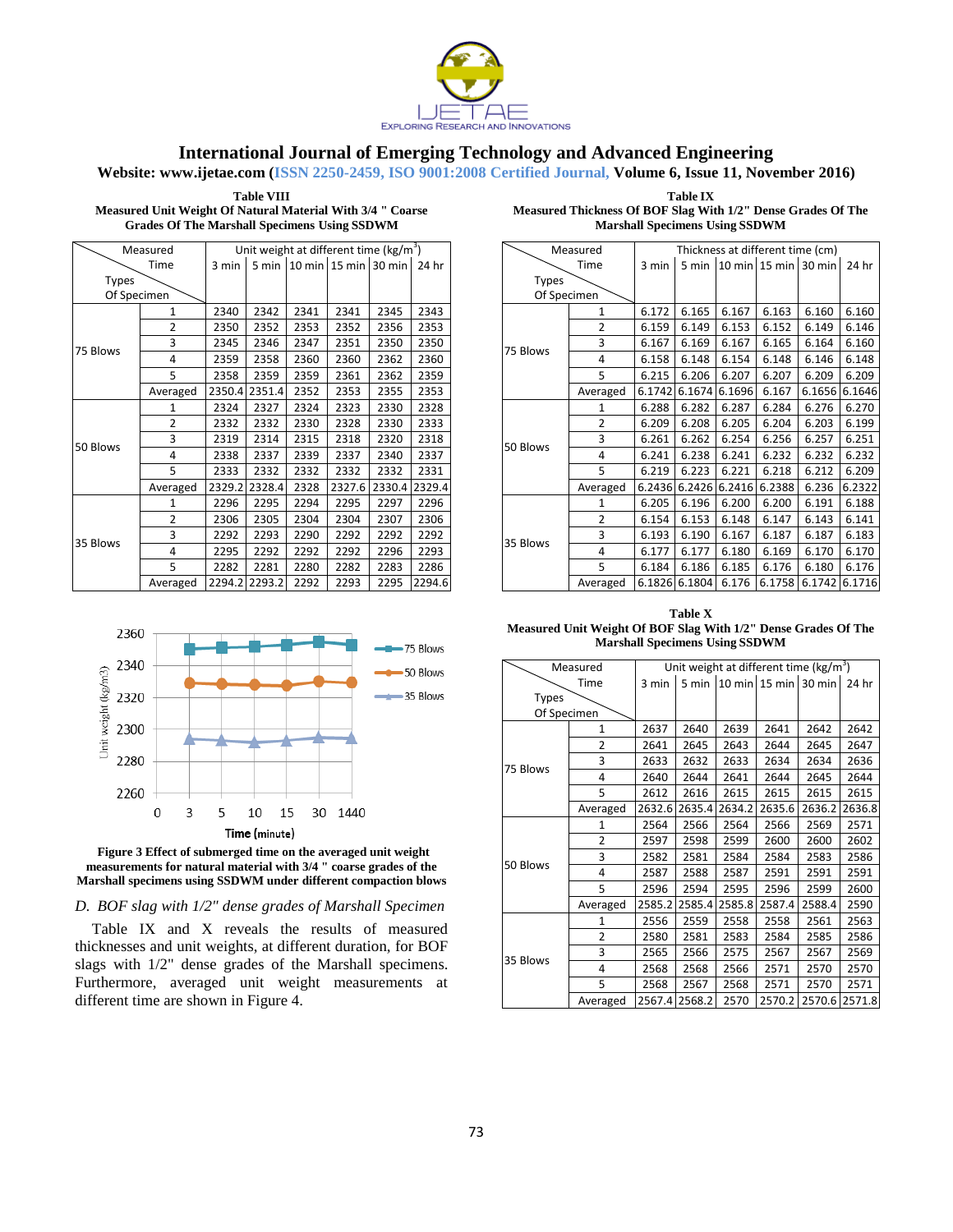

**Website: www.ijetae.com (ISSN 2250-2459, ISO 9001:2008 Certified Journal, Volume 6, Issue 11, November 2016)**



#### **Figure 4 Effect of submerged time on the averaged unit weight measurements for BOF sslag with 1/2" dense grades of the Marshall specimens using SSDWM under different compaction blows**

#### *E. BOF slag with 3/4" dense grades of Marshall Specimen*

It can be observed from Table XI and XII the results of measured thicknesses and unit weights, at different time duration, for BOF slags with 3/4" dense grades of Marshall Specimen. We can also observe in Figure 5 the averaged results of unit weight measurements.

**TABLE XI MEASURED THICKNESS OF BOF SLAG WITH 3/4" DENSE GRADES OF THE MARSHALL SPECIMENS USING SSDWM**

| Measured     |                | Thickness at different time (cm) |        |        |                      |        |        |  |
|--------------|----------------|----------------------------------|--------|--------|----------------------|--------|--------|--|
|              | Time           | 3 min                            | 5 min  |        | 10 min 15 min 30 min |        | 24 hr  |  |
| <b>Types</b> |                |                                  |        |        |                      |        |        |  |
| Of Specimen  |                |                                  |        |        |                      |        |        |  |
|              | 1              | 6.360                            | 6.350  | 6.351  | 6.355                | 6.352  | 6.350  |  |
|              | $\overline{2}$ | 6.341                            | 6.337  | 6.339  | 6.342                | 6.340  | 6.337  |  |
| 75 Blows     | 3              | 6.366                            | 6.366  | 6.366  | 6.361                | 6.360  | 6.358  |  |
|              | 4              | 6.379                            | 6.374  | 6.376  | 6.371                | 6.369  | 6.371  |  |
|              | 5              | 6.376                            | 6.378  | 6.370  | 6.365                | 6.376  | 6.364  |  |
|              | Averaged       | 6.3644                           | 6.361  | 6.3604 | 6.3588               | 6.3594 | 6.356  |  |
|              | 1              | 6.311                            | 6.300  | 6.311  | 6.303                | 6.300  | 6.297  |  |
|              | $\overline{2}$ | 6.296                            | 6.292  | 6.292  | 6.293                | 6.286  | 6.284  |  |
|              | 3              | 6.238                            | 6.243  | 6.244  | 6.239                | 6.233  | 6.229  |  |
| 50 Blows     | 4              | 6.222                            | 6.219  | 6.215  | 6.205                | 6.212  | 6.210  |  |
|              | 5              | 6.206                            | 6.206  | 6.206  | 6.204                | 6.204  | 6.202  |  |
|              | Averaged       | 6.2546                           | 6.252  | 6.2536 | 6.2488               | 6.247  | 6.2444 |  |
|              | 1              | 6.219                            | 6.216  | 6.219  | 6.214                | 6.211  | 6.211  |  |
|              | 2              | 6.228                            | 6.226  | 6.224  | 6.220                | 6.219  | 6.224  |  |
| 35 Blows     | 3              | 6.221                            | 6.219  | 6.216  | 6.211                | 6.210  | 6.207  |  |
|              | 4              | 6.160                            | 6.158  | 6.156  | 6.153                | 6.154  | 6.151  |  |
|              | 5              | 6.201                            | 6.202  | 6.192  | 6.195                | 6.197  | 6.193  |  |
|              | Averaged       | 6.2058                           | 6.2042 | 6.2014 | 6.1986               | 6.1982 | 6.1972 |  |

**TABLE XII MEASURED UNIT WEIGHT OF BOF SLAG WITH 3/4" DENSE GRADES OF THE MARSHALL SPECIMENS USING SSDWM**

| Measured     |                |        | Unit weight at different time ( $kg/m3$ ) |        |        |                      |        |  |
|--------------|----------------|--------|-------------------------------------------|--------|--------|----------------------|--------|--|
| Time         |                | 3 min  | 5 min                                     |        |        | 10 min 15 min 30 min | 24 hr  |  |
| <b>Types</b> |                |        |                                           |        |        |                      |        |  |
| Of Specimen  |                |        |                                           |        |        |                      |        |  |
|              | $\mathbf{1}$   | 2672   | 2677                                      | 2676   | 2674   | 2675                 | 2677   |  |
|              | $\overline{2}$ | 2683   | 2684                                      | 2684   | 2682   | 2683                 | 2684   |  |
| 75 Blows     | 3              | 2679   | 2679                                      | 2679   | 2681   | 2682                 | 2682   |  |
|              | 4              | 2663   | 2665                                      | 2664   | 2666   | 2667                 | 2666   |  |
|              | 5              | 2671   | 2670                                      | 2673   | 2676   | 2673                 | 2676   |  |
|              | Averaged       | 2673.6 | 2675                                      | 2675.2 | 2675.8 | 2676                 | 2677   |  |
|              | 1              | 2626   | 2631                                      | 2628   | 2630   | 2631                 | 2632   |  |
|              | $\overline{2}$ | 2632   | 2633                                      | 2633   | 2633   | 2636                 | 2637   |  |
|              | 3              | 2650   | 2648                                      | 2648   | 2650   | 2652                 | 2654   |  |
| 50 Blows     | 4              | 2656   | 2657                                      | 2659   | 2663   | 2660                 | 2661   |  |
|              | 5              | 2662   | 2662                                      | 2662   | 2663   | 2663                 | 2663   |  |
|              | Averaged       | 2645.2 | 2646.2                                    | 2646   | 2647.8 | 2648.4               | 2649.4 |  |
|              | 1              | 2594   | 2595                                      | 2594   | 2596   | 2597                 | 2597   |  |
|              | 2              | 2587   | 2587                                      | 2588   | 2590   | 2590                 | 2588   |  |
| 35 Blows     | 3              | 2589   | 2586                                      | 2591   | 2593   | 2594                 | 2595   |  |
|              | 4              | 2619   | 2621                                      | 2621   | 2623   | 2622                 | 2623   |  |
|              | 5              | 2595   | 2594                                      | 2598   | 2597   | 2596                 | 2598   |  |
|              | Averaged       |        | 2596.8 2596.6                             | 2598.4 | 2599.8 | 2599.8               | 2600.2 |  |



**Figure 5 Effect of submerged time on the averaged unit weight measurements for BOF slag with 3/4" dense grades of the Marshall specimens using SSDWM under different compaction blows**

## *F. BOF slag with 3/4" coarse grades of Marshall Specimen*

We can realize from Table XIII and XIV the results of measured thicknesses and unit weights, at different time, for BOF slags with 3/4" coarse grades of Marshall Specimen. The averaged quantities of unit weight measurement under different number of impact can be observed in Figure 6. Figure 7 shows the condition of coarse aggregates submerged in water.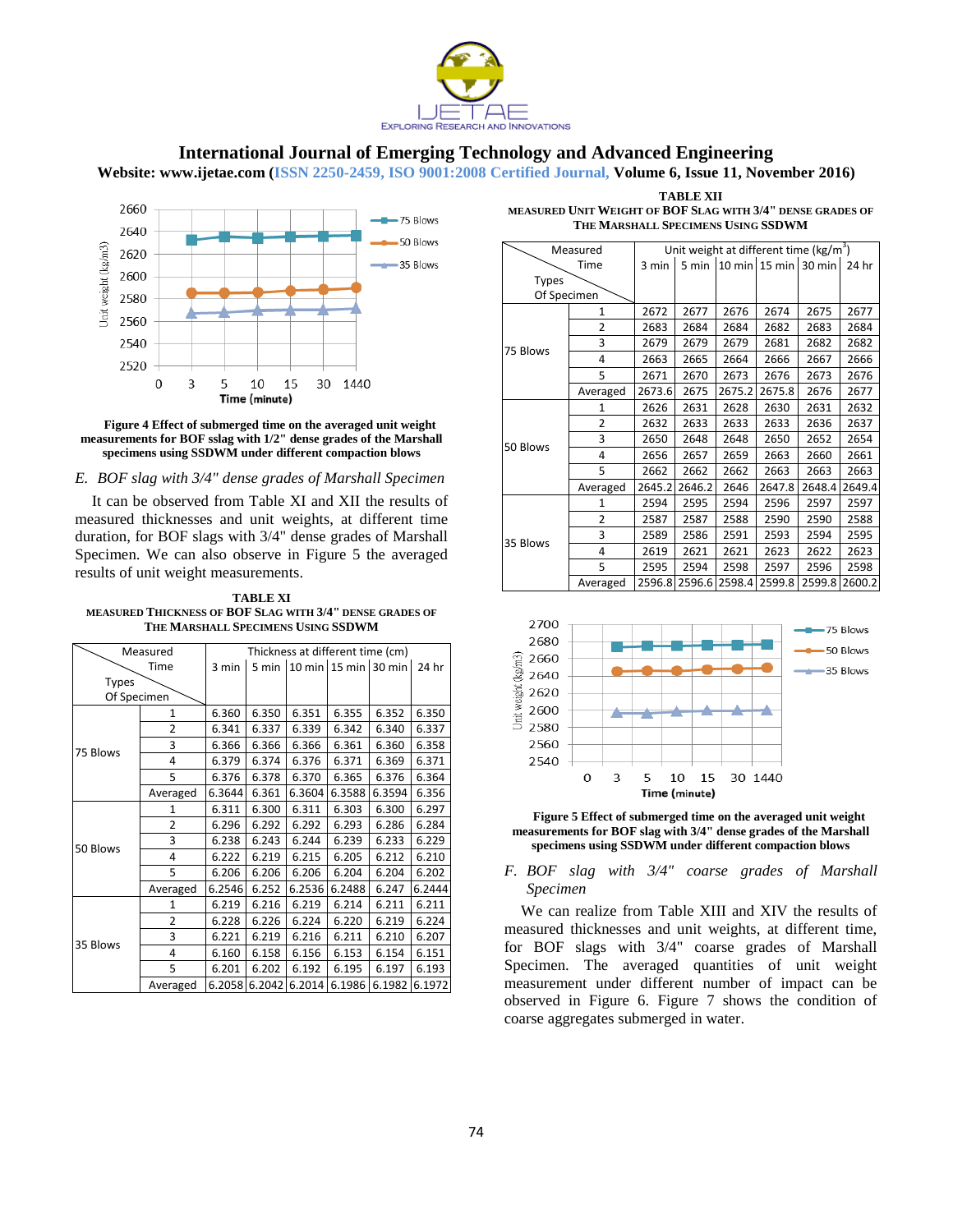

**Website: www.ijetae.com (ISSN 2250-2459, ISO 9001:2008 Certified Journal, Volume 6, Issue 11, November 2016)**

| <b>TABLE XIII</b>                                         |
|-----------------------------------------------------------|
| MEASURED THICKNESS OF BOF SLAG WITH 3/4" COARSE GRADES OF |
| THE MARSHALL SPECIMENS USING SSDWM                        |

| Measured     |                | Thickness at different time (cm) |        |        |                          |        |        |  |
|--------------|----------------|----------------------------------|--------|--------|--------------------------|--------|--------|--|
|              | Time           |                                  | 5 min  |        | 10 min $15$ min $30$ min |        | 24 hr  |  |
| <b>Types</b> |                |                                  |        |        |                          |        |        |  |
| Of Specimen  |                |                                  |        |        |                          |        |        |  |
|              | 1              | 6.169                            | 6.162  | 6.162  | 6.163                    | 6.157  | 6.158  |  |
|              | $\overline{2}$ | 6.246                            | 6.242  | 6.245  | 6.245                    | 6.237  | 6.240  |  |
| 75 Blows     | 3              | 6.282                            | 6.286  | 6.285  | 6.277                    | 6.272  | 6.280  |  |
|              | 4              | 6.257                            | 6.258  | 6.258  | 6.257                    | 6.253  | 6.252  |  |
|              | 5              | 6.303                            | 6.291  | 6.287  | 6.285                    | 6.284  | 6.269  |  |
|              | Averaged       | 6.2514                           | 6.2478 | 6.2474 | 6.2454                   | 6.2406 | 6.2398 |  |
|              | 1              | 6.303                            | 6.293  | 6.298  | 6.292                    | 6.289  | 6.289  |  |
|              | 2              | 6.344                            | 6.339  | 6.342  | 6.340                    | 6.336  | 6.337  |  |
| 50 Blows     | 3              | 6.316                            | 6.320  | 6.319  | 6.314                    | 6.314  | 6.315  |  |
|              | 4              | 6.321                            | 6.318  | 6.313  | 6.313                    | 6.309  | 6.311  |  |
|              | 5              | 6.223                            | 6.218  | 6.218  | 6.216                    | 6.216  | 6.217  |  |
|              | Averaged       | 6.3014                           | 6.2976 | 6.298  | 6.295                    | 6.2928 | 6.2938 |  |
|              | 1              | 6.383                            | 6.382  | 6.383  | 6.378                    | 6.373  | 6.391  |  |
|              | $\overline{2}$ | 6.289                            | 6.285  | 6.286  | 6.285                    | 6.284  | 6.287  |  |
|              | 3              | 6.286                            | 6.290  | 6.284  | 6.281                    | 6.280  | 6.286  |  |
| 35 Blows     | 4              | 6.298                            | 6.300  | 6.303  | 6.315                    | 6.292  | 6.303  |  |
|              | 5              | 6.290                            | 6.294  | 6.289  | 6.283                    | 6.289  | 6.293  |  |
|              | Averaged       | 6.3092                           | 6.3102 | 6.309  | 6.3084                   | 6.3036 | 6.312  |  |

**TABLE XIV MEASURED UNIT WEIGHT OF BOF SLAG WITH 3/4" COARSE GRADES OF THE MARSHALL SPECIMENS USING SSDWM**

| Measured     |                | Unit weight at different time ( $kg/m3$ ) |        |        |                      |        |        |
|--------------|----------------|-------------------------------------------|--------|--------|----------------------|--------|--------|
| Time         |                | 3 min                                     | 5 min  |        | 10 min 15 min 30 min |        | 24 hr  |
| <b>Types</b> |                |                                           |        |        |                      |        |        |
| Of Specimen  |                |                                           |        |        |                      |        |        |
|              | $\mathbf{1}$   | 2677                                      | 2680   | 2680   | 2679                 | 2682   | 2681   |
|              | $\overline{2}$ | 2651                                      | 2653   | 2652   | 2652                 | 2655   | 2654   |
|              | 3              | 2633                                      | 2631   | 2631   | 2635                 | 2637   | 2634   |
| 75 Blows     | 4              | 2645                                      | 2644   | 2644   | 2645                 | 2646   | 2647   |
|              | 5              | 2634                                      | 2639   | 2640   | 2641                 | 2642   | 2648   |
|              | Averaged       | 2648                                      | 2649.4 | 2649.4 | 2650.4               | 2652.4 | 2652.8 |
|              | $\mathbf{1}$   | 2614                                      | 2618   | 2621   | 2619                 | 2620   | 2620   |
|              | $\overline{2}$ | 2594                                      | 2596   | 2594   | 2595                 | 2597   | 2596   |
|              | 3              | 2601                                      | 2599   | 2600   | 2602                 | 2602   | 2601   |
| 50 Blows     | 4              | 2595                                      | 2596   | 2599   | 2599                 | 2600   | 2600   |
|              | 5              | 2637                                      | 2639   | 2639   | 2640                 | 2640   | 2639   |
|              | Averaged       | 2608.2                                    | 2609.6 | 2610.6 | 2611                 | 2611.8 | 2611.2 |
|              | 1              | 2580                                      | 2581   | 2580   | 2582                 | 2584   | 2577   |
|              | 2              | 2598                                      | 2600   | 2599   | 2600                 | 2600   | 2599   |
|              | 3              | 2591                                      | 2591   | 2594   | 2595                 | 2595   | 2593   |
| 35 Blows     | 4              | 2592                                      | 2593   | 2593   | 2592                 | 2597   | 2592   |
|              | 5              | 2595                                      | 2594   | 2596   | 2598                 | 2596   | 2594   |
|              | Averaged       | 2591.2                                    | 2591.8 | 2592.4 | 2593.4               | 2594.4 | 2591   |



**Figure 6 Effect of submerged time on the averaged unit weight measurements for BOF slag with 3/4" coarse grades of the Marshall specimens using SSDWM under different compaction blows**



**Figure 7 Coarse aggregates submerged in water**

## *G. Natural material with 1/2", 3/4" dense grades and BOF slag with 1/2" dense grade of drilled Specimen*

The major difference between Marshall specimen and drilled specimen lies in the flatness of the top and bottom surfaces because drilled specimen are usually with cracks and holes after drilling.

We can identify from Table XV and XVI, respectively, the results of measured thicknesses and unit weights, at different time, for natural material with 1/2", 3/4" dense grades and BOF slag with 1/2" dense grade of drilled specimen.

It can be shown that in Figure 8 the averaged unit weights of BOF slag with 1/2" dense grades depict the highest values among these three specimens. This shows the benefit of using BOF steel slag in replacement of natural aggregates for AC pavement application.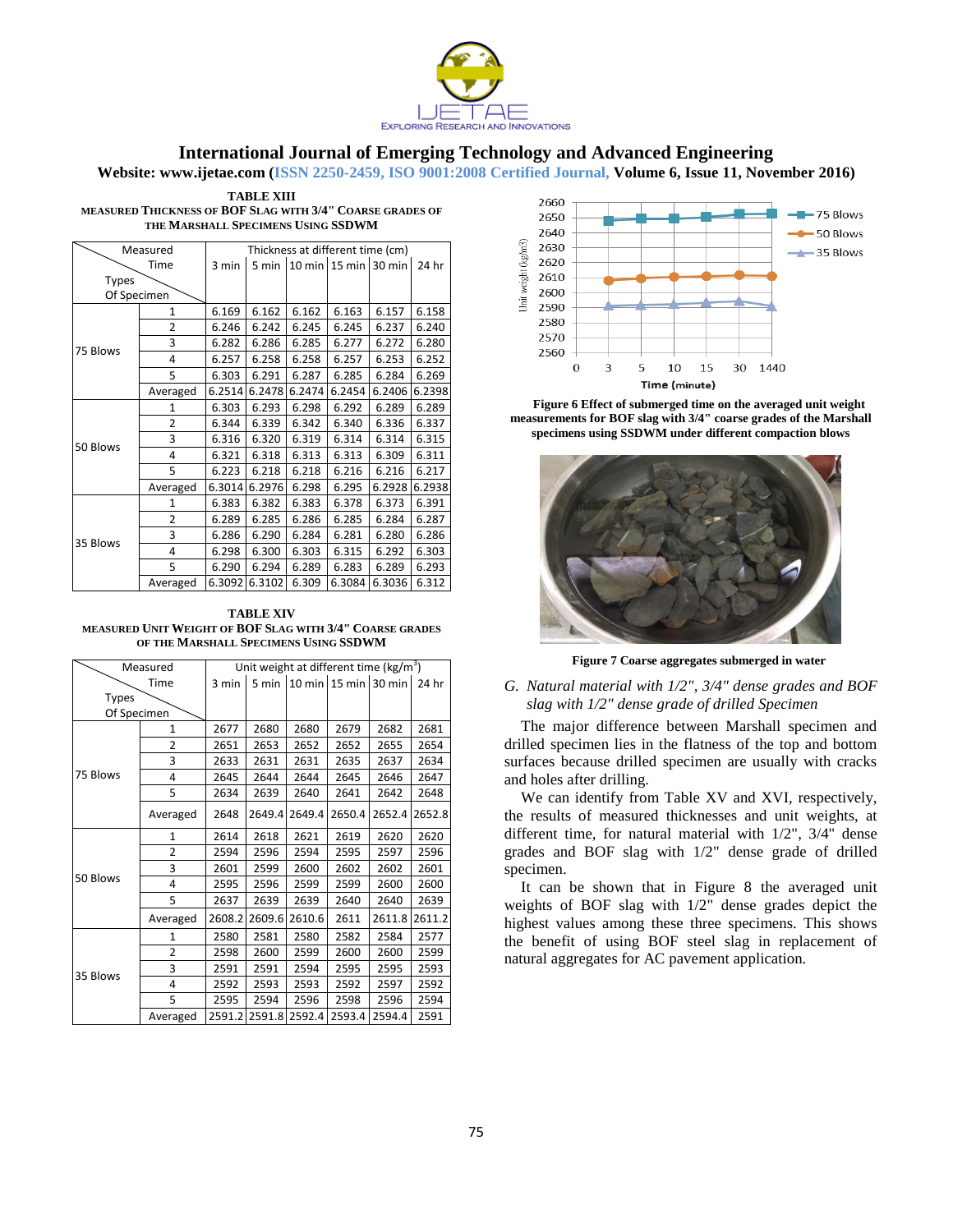

**Website: www.ijetae.com (ISSN 2250-2459, ISO 9001:2008 Certified Journal, Volume 6, Issue 11, November 2016)**

| <b>TABLE XV</b>                                              |
|--------------------------------------------------------------|
| MEASURED THICKNESS OF NATURAL MATERIAL WITH 1/2'', 3/4''     |
| <b>GRADES AND BOF SLAG WITH 1/2" DENSE GRADES OF DRILLED</b> |
| <b>SPECIMEN USING SSDWM</b>                                  |

| Measured              | Thickness at different time (cm) |       |                            |        |        |                      |        |
|-----------------------|----------------------------------|-------|----------------------------|--------|--------|----------------------|--------|
| Time                  | 3 min                            |       | 5 min 10 min 15 min 30 min |        |        | 24 hr                |        |
| <b>Types</b>          |                                  |       |                            |        |        |                      |        |
| Of Specimen           |                                  |       |                            |        |        |                      |        |
|                       | $\mathbf{1}$                     | 4.881 | 4.875                      | 4.874  | 4.869  | 4.874                | 4.873  |
|                       | $\overline{2}$                   | 5.709 | 5.707                      | 5.707  | 5.709  | 5.707                | 5.712  |
| Natural material with | 3                                | 4.967 | 4.964                      | 4.963  | 4.964  | 4.961                | 4.963  |
| 1/2" dense grade      | 4                                | 6.716 | 6.720                      | 6.718  | 6.705  | 6.714                | 6.714  |
|                       | 5                                | 4.677 | 4.674                      | 4.674  | 4.673  | 4.670                | 4.670  |
|                       | Averaged                         | 5.39  | 5.388                      | 5.3872 | 5.384  | 5.3852               | 5.3864 |
|                       | $\mathbf{1}$                     | 4.976 | 4.969                      | 4.978  | 4.971  | 4.976                | 4.974  |
|                       | 2                                | 4.798 | 4.793                      | 4.801  | 4.799  | 4.793                | 4.795  |
| Natural material with | 3                                | 5.065 | 5.063                      | 5.057  | 5.062  | 5.063                | 5.061  |
| 3/4" dense grade      | 4                                | 5.127 | 5.127                      | 5.125  | 5.121  | 5.117                | 5.125  |
|                       | 5                                | 4.969 | 4.966                      | 4.968  | 4.970  | 4.970                | 4.972  |
|                       | Averaged                         | 4.987 | 4.9836                     | 4.9858 | 4.9846 | 4.9838               | 4.9854 |
|                       | $\mathbf{1}$                     | 4.591 | 4.584                      | 4.584  | 4.582  | 4.581                | 4.577  |
|                       | $\overline{2}$                   | 3.314 | 3.309                      | 3.312  | 3.312  | 3.311                | 3.312  |
| BOF slag with 1/2"    | 3                                | 5.772 | 5.772                      | 5.774  | 5.771  | 5.766                | 5.763  |
| dense grade           | 4                                | 7.059 | 7.058                      | 7.053  | 7.048  | 7.055                | 7.048  |
|                       | 5                                | 4.996 | 4.993                      | 4.992  | 4.988  | 4.990                | 4.987  |
|                       | Averaged 5.1464 5.1432           |       |                            | 5.143  |        | 5.1402 5.1406 5.1374 |        |

**TABLE XVI MEASURED UNIT WEIGHT OF NATURAL MATERIAL WITH 1/2", 3/4" GRADES AND BOF SLAG WITH 1/2" DENSE GRADES OF DRILLED SPECIMEN USING SSDWM**

| Measured                             | Unit weight at different time ( $kg/m3$ ) |       |       |       |       |       |       |
|--------------------------------------|-------------------------------------------|-------|-------|-------|-------|-------|-------|
| Time                                 | $3 \text{ min}$                           | 5 min | 10    | 15    | 30    | 24 hr |       |
| <b>Types</b>                         |                                           |       |       | min   | min   | min   |       |
| Of Specimen                          |                                           |       |       |       |       |       |       |
|                                      | $\mathbf{1}$                              | 2220  | 2222  | 2222  | 2225  | 2222  | 2223  |
|                                      | $\overline{2}$                            | 2220  | 2221  | 2221  | 2220  | 2221  | 2219  |
| Natural material                     | 3                                         | 2286  | 2287  | 2287  | 2287  | 2288  | 2287  |
| with                                 | 4                                         | 2194  | 2193  | 2193  | 2198  | 2195  | 2195  |
| 1/2" dense grade                     | 5                                         | 2245  | 2246  | 2246  | 2246  | 2248  | 2248  |
|                                      | Average                                   | 2233  | 2233. | 2233. | 2235. | 2234. | 2234. |
|                                      | d                                         |       | 8     | 8     | 2     | 8     | 4     |
|                                      | $\mathbf{1}$                              | 2222  | 2225  | 2221  | 2225  | 2222  | 2223  |
|                                      | $\overline{2}$                            | 2277  | 2280  | 2276  | 2277  | 2280  | 2279  |
| Natural material                     | 3                                         | 2267  | 2268  | 2270  | 2268  | 2268  | 2269  |
| with                                 | 4                                         | 2258  | 2258  | 2259  | 2261  | 2262  | 2259  |
| 3/4" dense grade                     | 5                                         | 2383  | 2384  | 2383  | 2382  | 2382  | 2381  |
|                                      | Average                                   | 2281. | 2283  | 2281. | 2282. | 2282. | 2282. |
|                                      | d                                         | 4     |       | 8     | 6     | 8     | 2     |
|                                      | $\mathbf{1}$                              | 2745  | 2746  | 2746  | 2746  | 2747  | 2749  |
|                                      | $\overline{2}$                            | 2759  | 2763  | 2761  | 2761  | 2762  | 2761  |
|                                      | 3                                         | 2842  | 2842  | 2841  | 2843  | 2845  | 2846  |
| BOF slag with $1/2$ "<br>dense grade | 4                                         | 2641  | 2642  | 2644  | 2646  | 2643  | 2646  |
|                                      | 5                                         | 2893  | 2895  | 2895  | 2897  | 2897  | 2898  |
|                                      | Average                                   |       | 2777. | 2777. | 2778. | 2778. | 2780  |
|                                      | d                                         | 2776  | 6     | 4     | 6     | 8     |       |



**Figure 8 Effect of submerged time on the averaged unit weight measurements for drilled specimens made of three different mixtures using SSDWM under different compaction blows**

#### IV. CONCLUDING REMARKS

This paper presents one of the experimental methods for measurement of thickness and unit weight of specimen of asphalt concrete, i.e. saturated-surface-dry weight method (SSDWM), which is currently the most popular experimental method in practical applications. Some concluding remarks can be itemized as follows:

- 1. The influence of time of specimen submerged in water on thickness and unit weight is negligibly small in the SSDWM. Thus, in practical operations it seems no need to use too longer time.
- 2. The higher the number of impact the higher the measured unit weights obtained for all the Marshall specimen using different mixtures..
- 3. The averaged unit weights of BOF steel slag with 1/2" dense grade depict higher values than another two natural aggregates with 1/2" and 3/4" dense grades. This shows the benefit of using BOF steel slag in replacement of natural aggregates for AC pavement application.

#### **REFERENCES**

- [1] J. D. Lin. 1983. Mix Design and Principle of Asphalt Concretes, Tech Publisher. (in Chinese).
- [2] J. D. Lin. 1997, Material Testing and Mix Design of Asphalt Concretes, QC Center, Institute of Civil Engineering, National Central University. (in Chinese).
- [3] Public Works Committee, 2012. Concise Specification of Constructions: Chapter 02742: Asphalt Concrete Pavement. (in Chinese).
- [4] C. C. Wang, 2005. Engineering Characteristics of Basic Oxygen Furnace (BOF) Slag and Used as Base Layer Materials, Ph. D. Thesis, Institute of Civil Engineering, National Cheng Kung University. (in Chinese).
- [5] C. W. Yuan, 2007. The Study of Using BOF Steel Slag to Improve Perpetual Pavement Performance, Master Thesis, Institute of Civil Engineering, National Central University. (in Chinese).